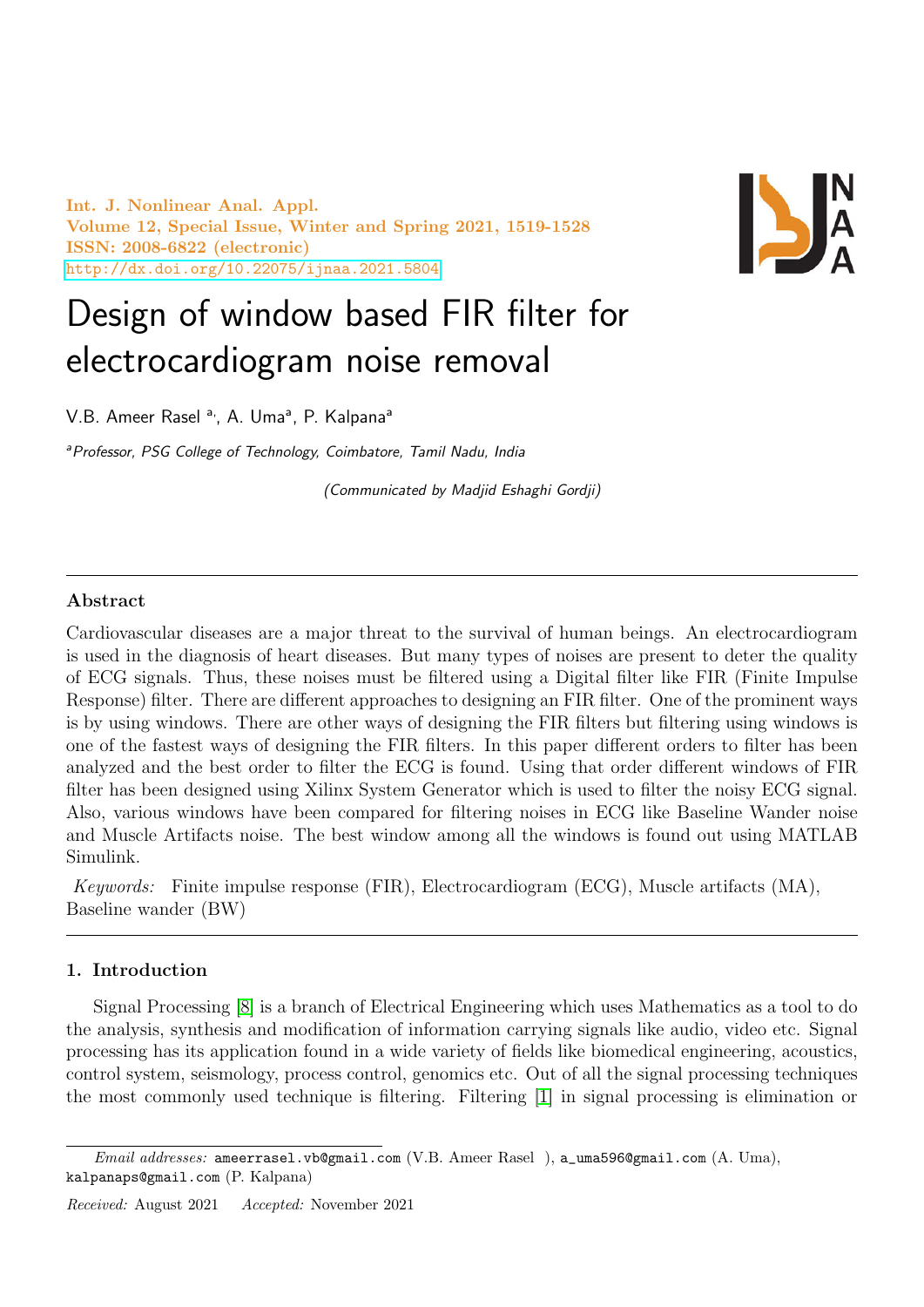attenuation of the unwanted signals like interference and noises from the signal to attain the signal of interest.

Heart is the most crucial and essential part of the human body and its proper functioning is mandatory for the survival of human beings. There are many deadly diseases associated with heart called Cardiovascular diseases like High blood pressure, Cardiac arrest, Congestive heart failure, Arrhythmia, Stroke etc. Careful observation of the functioning of the heart is essential for the diagnosis of the above diseases. Thus, Electrocardiography is essential which is the study of the electrical activities of heart for a period, using electrodes on skin. These electrodes are used to detect small beats on the skin because of expansion and contraction of heart. Typically, ECG signal frequency ranges from 0.5 Hz to 100Hz and is as shown in fig [1.](#page-1-0)



<span id="page-1-0"></span>Figure 1: ECG of a heart in normal sinus rhythm

There are three components of ECG: The P wave, which represents the depolarization of the atria; the QRS complex, which represents the depolarization of the ventricles; and the T wave, which represents the repolarization of the ventricles.

#### 2. Noises in electrocardiogram

As is the case of any signals ECG also containing noises associated with it. There are various noises associated with ECG like:

1.Baseline Wander [\[9\]](#page-9-1) is a low frequency noise which is mainly due to the patient movements mainly breathing.



Figure 2: Baseline wander noise

2.Electromagnetic Interference [\[3\]](#page-8-1) is caused by the interference of the other electronic equipment like Air conditioner, Mobile Phones etc. whose frequency will be around Radio frequency.

3. Muscle artifacts noise is due to the movement of muscle patient due to cold or shivering of the patient.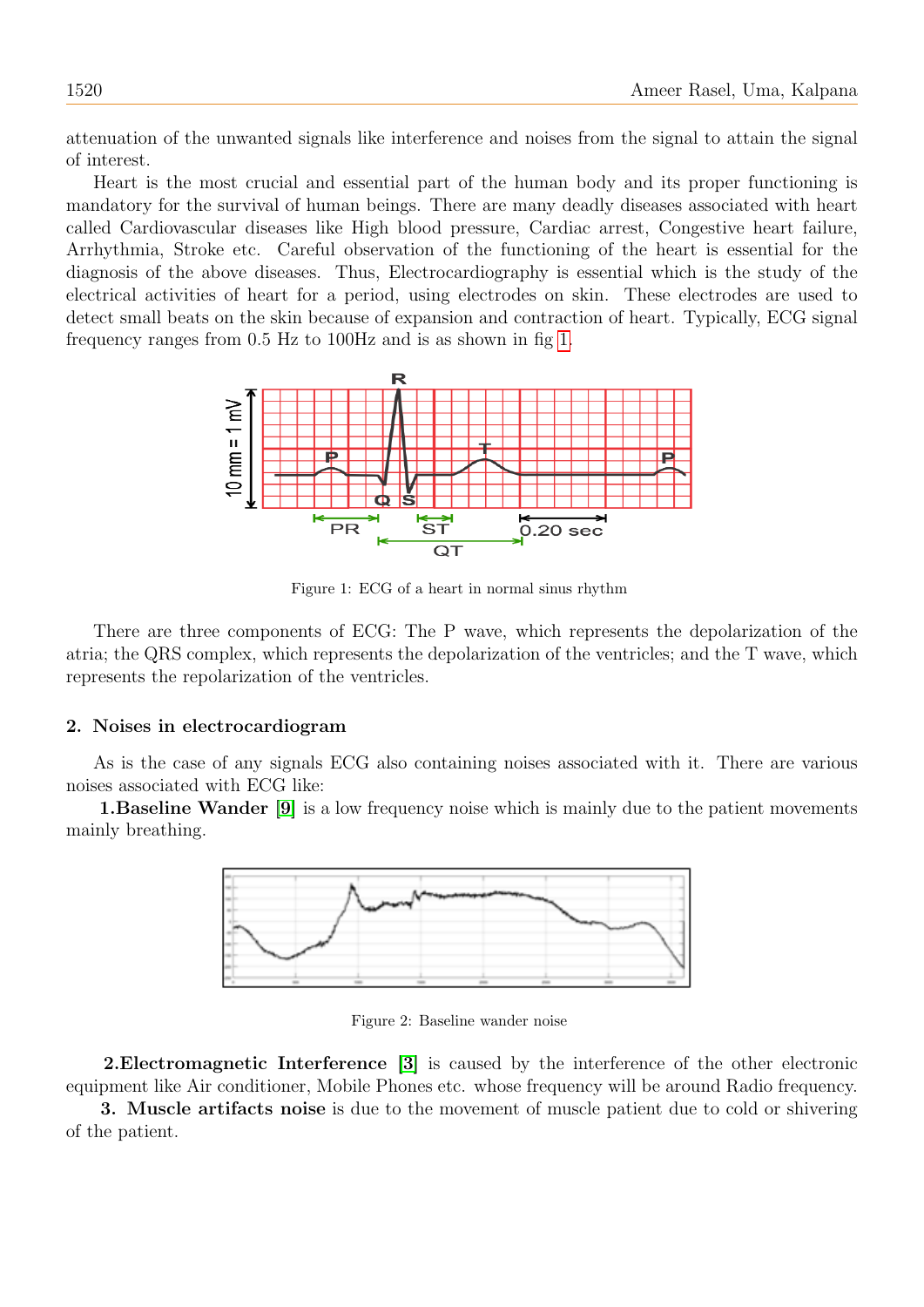

Figure 3: Electromagnetic interference noise



Figure 4: Muscle Artifacts Noise

#### 3. Filter design using windows

Windowing technique [\[5\]](#page-9-2) is one of the quickest and the simplest way of designing FIR filter. Filter designed using windowing technique approaches ideal filters with some approximation errors. Designing the ideal low pass filter in the frequency domain with a cut off frequency Fc and transforming this to time domain results in sinc function that extends to infinity in both side, which results in substantial number of taps which is not practical thus it must be truncated. To do so the impulse response has been multiplied with a window function which truncate the infinite impulse response to a finite impulse which is needed by a FIR filter This is done using windows. Different windows used in FIR filter design are:

1. Rectangular window is the simplest window, but it has small stop band attenuation for same number of taps, it limits the impulse response of the filter by multiplying it with a constant window function and its range will also be specified by the windowing function in eq  $(1)$ 

$$
W_R(nt) = \begin{cases} 1 & \text{for } |n| \le \frac{N-1}{2} \\ 0 & \text{otherwise} \end{cases} \tag{1}
$$



Figure 5: Rectangular window

2. Kaiser window is used to control the side lobes using the main lobes by varying the parameters. It tries to maximize the energy concentration at main lobes. It gives the information of the amount of ripple and the transition bandwidth than the filter length. The width of the main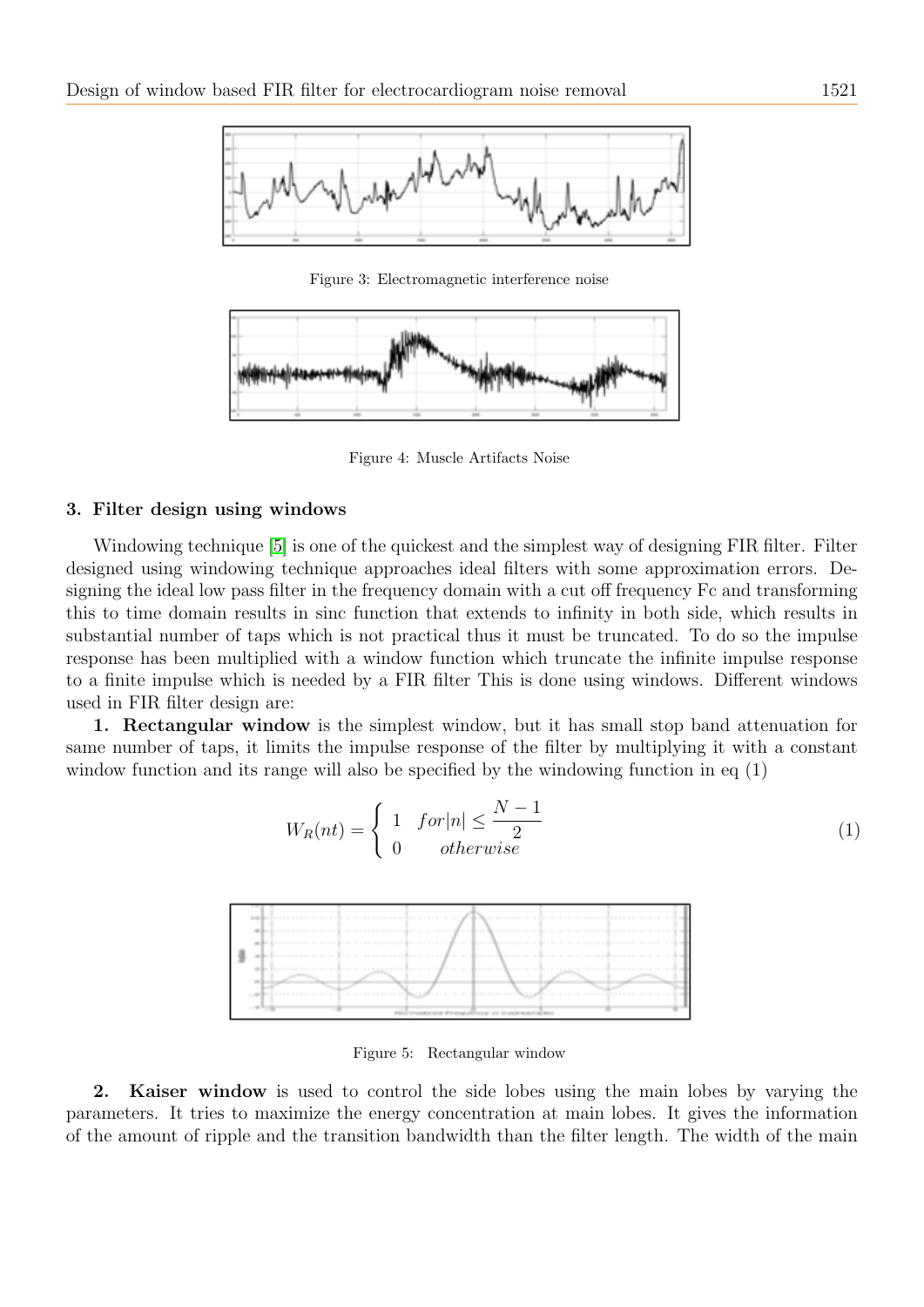lobe is controlled the filter length. Its window function is given in eq (2)

$$
W_K(nt) = \begin{cases} \frac{I_0(\beta)}{I_0(\alpha)} & \text{for } |n| \le \frac{N-1}{2} \\ 0 & \text{otherwise} \end{cases} \tag{2}
$$



Figure 6: Kaiser window

3. Hamming Window is used to effectively make the side lobes to just touch the zero, it is also called as raised cosine transform and its window function is given in eq (3)

$$
W_H(nt) = \begin{cases} \alpha + (1 - \alpha)\cos\frac{2\pi n}{N - 1} & \text{for } |n| \le \frac{N - 1}{2} \\ 0 & \text{otherwise} \end{cases}
$$
(3)



Figure 7: Hamming window

4. Blackmann Window very much like the hamming window except the minor changes in the window function, to reduce the ripples also called Gibbs oscillation and its window function is given in eq  $(4)$ 

$$
W_B(nt) = \begin{cases} 0.42 + 0.5 \cos \frac{2\pi n}{N - 1} + 0.08 \cos \frac{4\pi n}{N - 1} & for |n| \le \frac{N - 1}{2} \\ 0 & otherwise \end{cases}
$$
(4)

5. Bartlett window is very similar to triangle function except that the first and last sample of the window are always zero, and its window function is given in eq (5)

$$
W(n) = \begin{cases} \frac{2n}{N}, & 0 \le n \le \frac{N}{2} \\ 2 - \frac{2n}{N}, & \frac{N}{2} \le n \le N \end{cases} \tag{5}
$$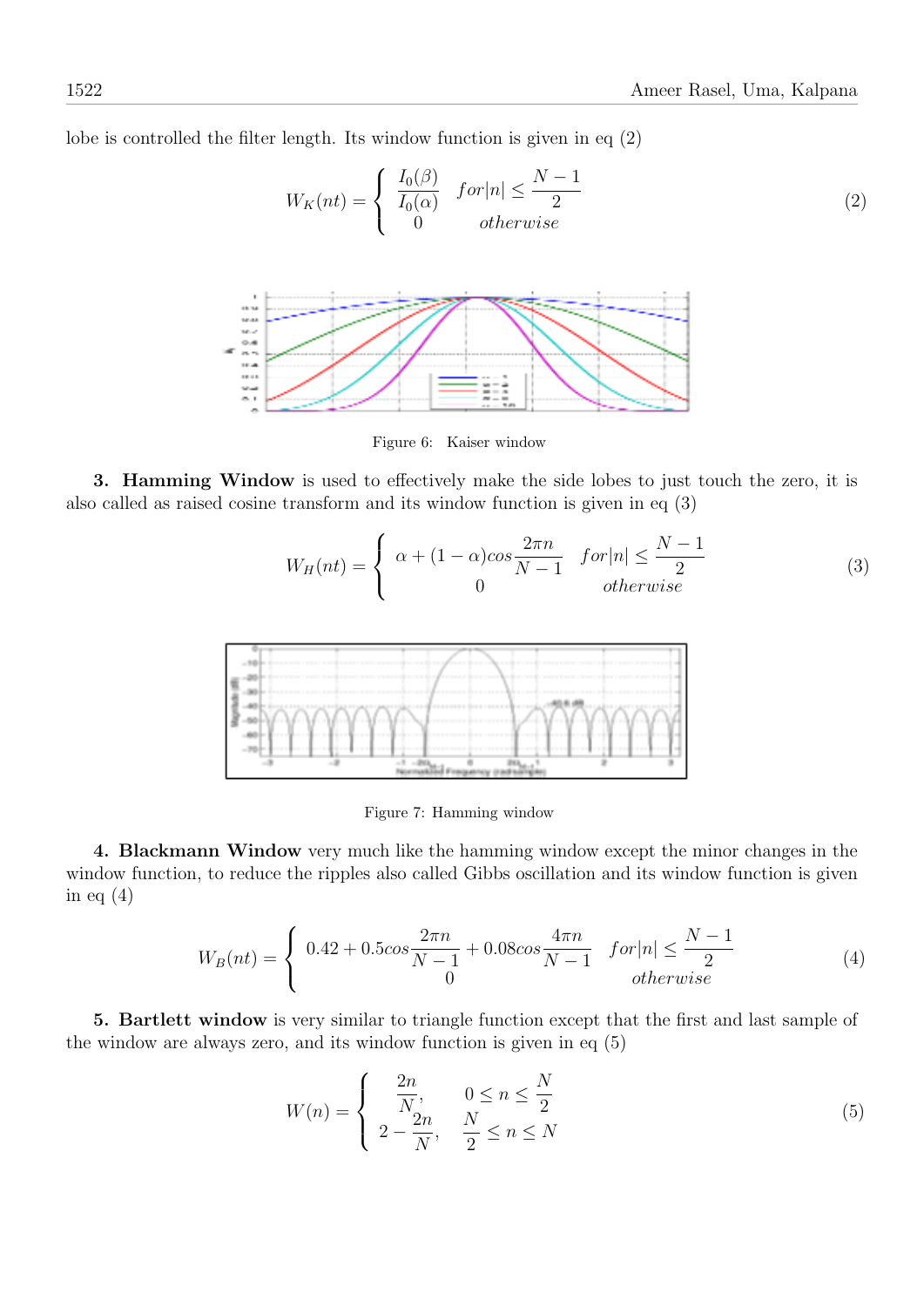

Figure 8: Blackmann window



Figure 9: Barlett window

# 4. ECG Filtering using FDA tool

Initial Simulation was done with ECG signal from MIT-BIH ECG Database in Physionet.org [\[11\]](#page-9-3) and taking bandlimited white noise as noise for ECG signal from Simulink library.

ECG data 106 sample has been imported to MATLAB workspace using the Signal from workspace block which is added with Bandlimited Noise and is given as input to the FIR filter [\[10\]](#page-9-4) designed using FDA Tool [\[12\]](#page-9-5) for different windows.



Figure 10: Filter Setup with 4 windows



Figure 11: 106 ECG sample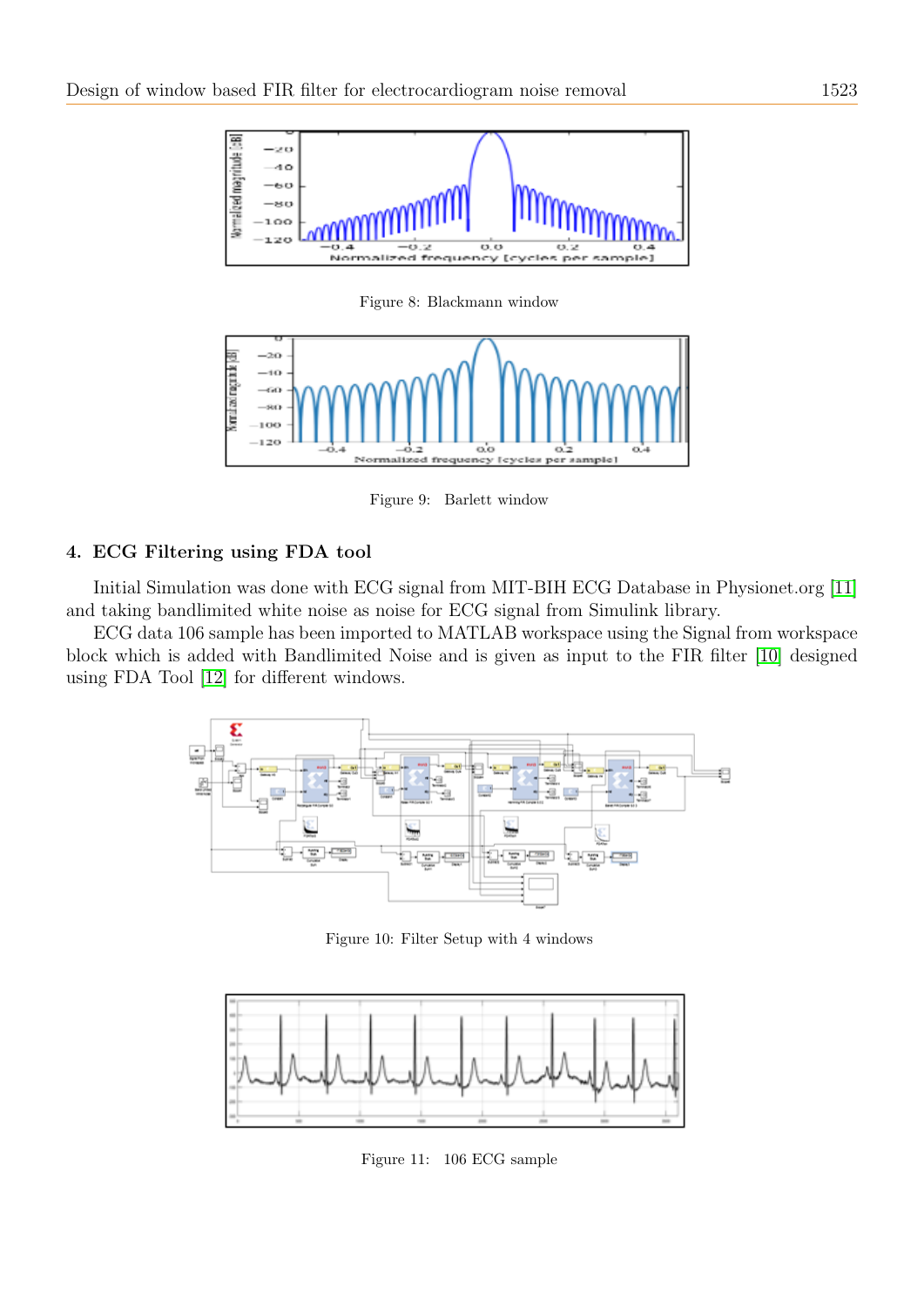

Figure 12: Noisy Signal

After the signal has been added with the noise it looks like

After filtering the noisy signal using 4 windows, the output waveform looks like



Figure 13: Filtered signal using 4 windows

| Table 1: Analysis of different windows |                |       |  |  |
|----------------------------------------|----------------|-------|--|--|
| S.No                                   | Window         | Error |  |  |
|                                        | Rectangular    | 1.223 |  |  |
| 2.                                     | Kaiser         | 1.222 |  |  |
| 3.                                     | Hamming        | 1.223 |  |  |
|                                        | <b>Barlett</b> | 1.223 |  |  |

On the analysis Kaiser windows is found to be the best based on their error among all four windows.

# 5. Simualtion results

Real time noises like Muscle artifacts noise and Baseline wander noise are taken from the Phsionet.org website, it has been imported to MATLAB workspace [\[13\]](#page-9-6) and has been added with original ECG signal. Noisy signal has been applied to the FIR filter designed using different windows.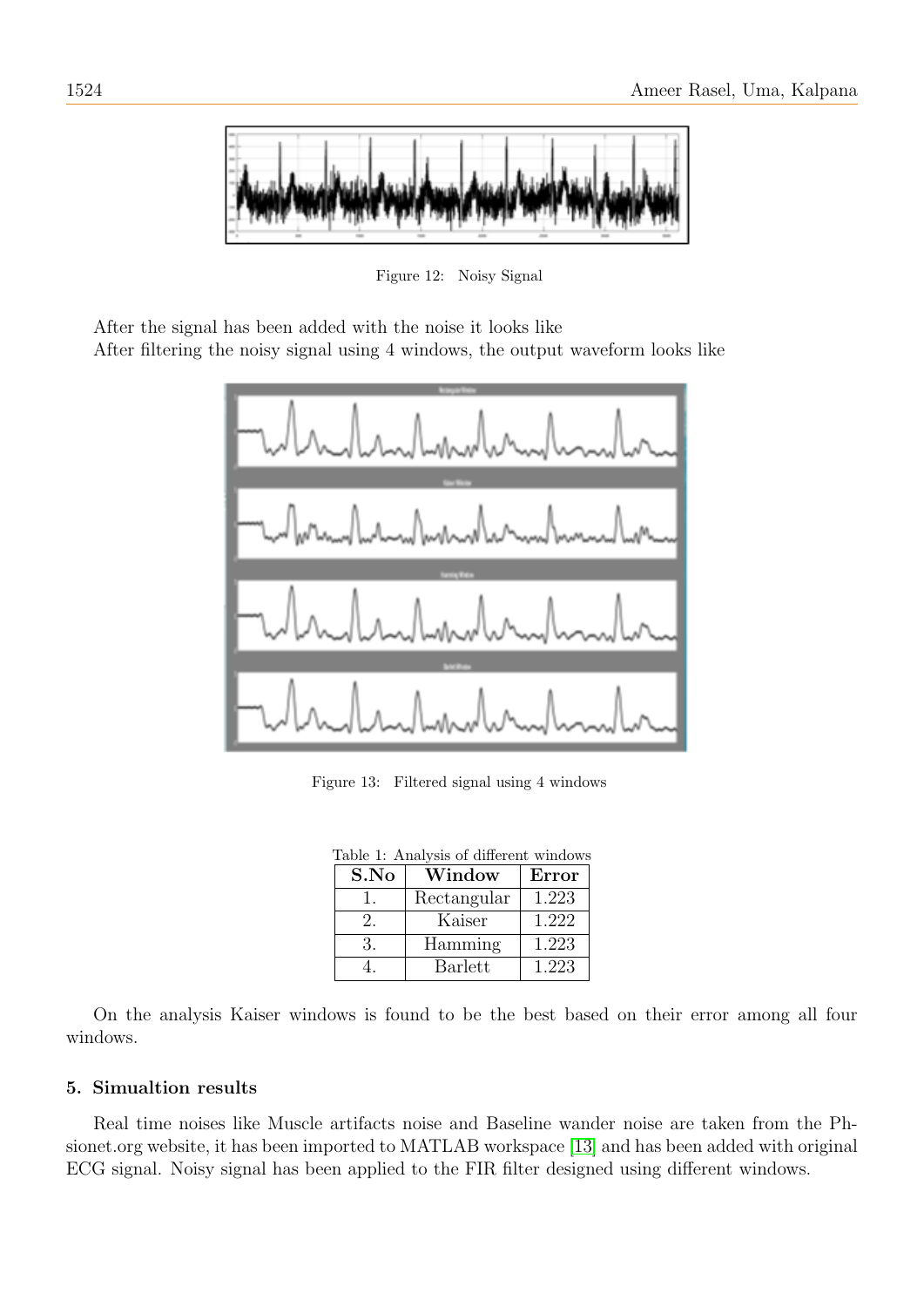Two parameters have been used to analyze the performance namely SNR and Error.

1. Signal to Noise Ratio [\[14\]](#page-9-7) is defined as the Ratio of Signal to the Noise of the Filtered signal, and it is given as: Output  $SNR = 20 \times log10$  (Variance of S0 Variance 0f (S0-Sf)).

where S0 is the Original Signal

Sf is the Filtered Signal

2. Error is another parameter used to analyze the performance of the filter and it is just the difference between the filtered output and the original input.

# Error = Filtered Output - Original Input

The Simulink model for the filtering of the noise has been given in the following figure 12.



Figure 14: Simulink Model for MA Noise filtering

# ECG Analysis with MA noise with defferent windows

| Order | Error | <b>SNR</b> | Waveform            |
|-------|-------|------------|---------------------|
| 25    | 5.282 | 0.0048     | Improved            |
| 50    | 5.284 | 0.0050     | Improved            |
| 75    | 5.294 | 0.0056     | Improved with delay |
| 100   | 5.304 | 0.0058     | No improvement      |
| 125   | 5.298 | 0.0064     | Major improvement   |
| 150   | 5.303 | 0.0066     | Improved with delay |

Table 2: Setting the ordef of the filter

For the filtering of MA Noise [\[2\]](#page-8-2), 102 sample has been taken from Physionet.org and it has been added with the MA Noise and the noisy signal is given as input to all the filter designed with various windows.



Figure 15: 102 sample

The outputs of FIR filters designed using different windows [\[7\]](#page-9-8) is given in the Fig 15.

Thus, it can be concluded that the Kaiser is the best windows based on their SNR, Error and Delay.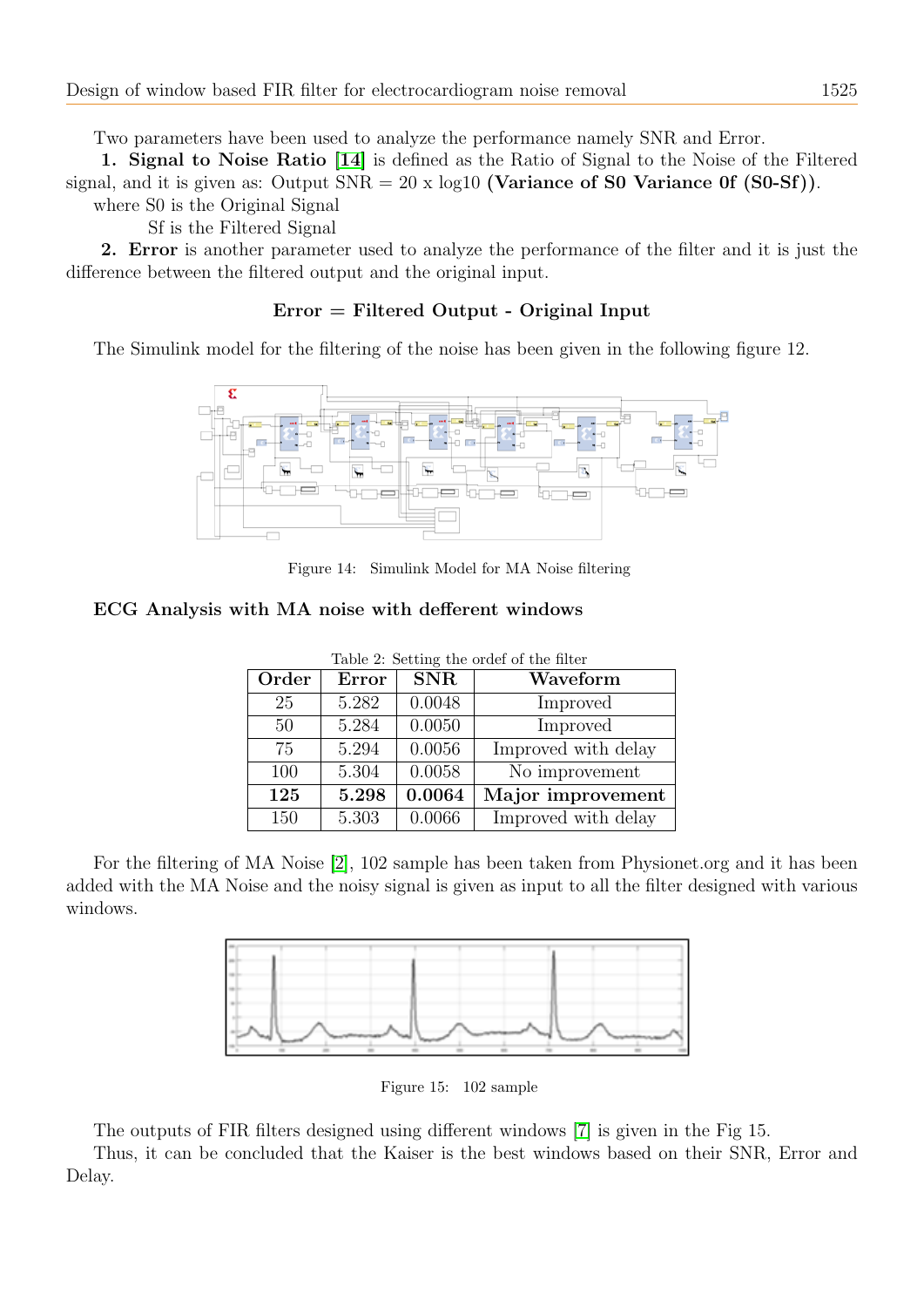

Figure 16: 102 sample added with Muscle Artifacts Noise



Figure 17: Output of various windows for MA Noise filtering

| Window      | Input SNR | Output SNR | Error | Delay |
|-------------|-----------|------------|-------|-------|
| Rectangular | $-0.8879$ | 0.0064     | 5.298 | 71    |
| Kaiser      | $-0.8879$ | 0.0064     | 5.298 | 70    |
| Hamming     | $-0.8879$ | 0.0064     | 5.299 | 71    |
| Barlett     | $-0.8879$ | 0.0062     | 5.301 | 70    |
| Equi-ripple | $-0.8879$ | 0.0164     | 5.170 | 73    |
| Blackman    | $-0.8879$ | 0.0064     | 5.299 | 70    |

Table 3: Analysis of various filters in MA noise filtering

## ECG Analysis with BW noise with defferent windows

The same procedure has been repeated for BW Noise [\[4,](#page-9-9) [6\]](#page-9-10) and the analysis has been done and the results are found out to be



Figure 18: 102 sample added with Baseline Wander noise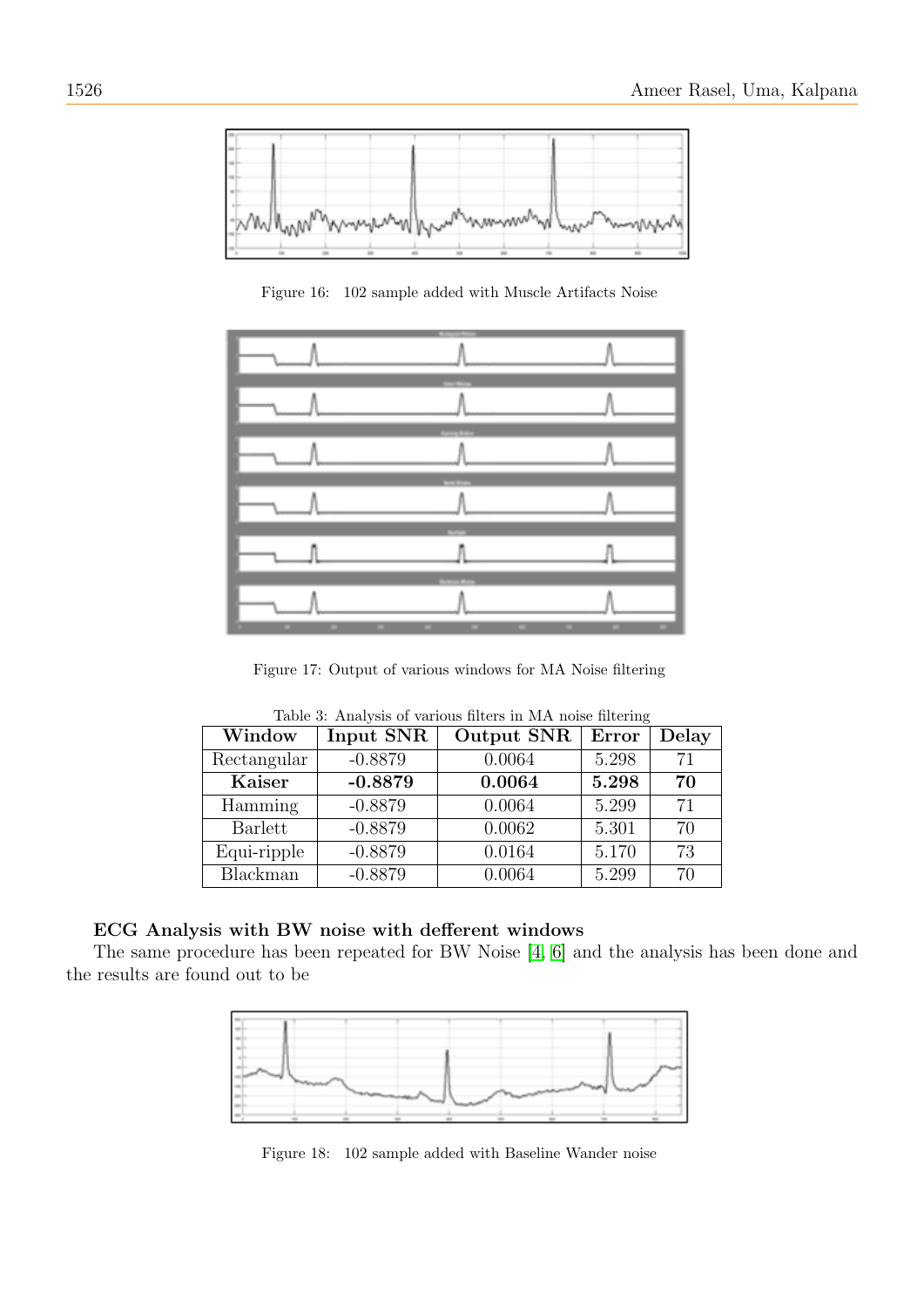| $\label{eq:1} \begin{array}{lll} \mathcal{L}_{\text{max}}(\mathcal{L}_{\text{max}},\mathcal{L}_{\text{max}}) & \mathcal{L}_{\text{max}}(\mathcal{L}_{\text{max}}) \\ \mathcal{L}_{\text{max}}(\mathcal{L}_{\text{max}}) & \mathcal{L}_{\text{max}}(\mathcal{L}_{\text{max}}) & \mathcal{L}_{\text{max}}(\mathcal{L}_{\text{max}}) \\ \mathcal{L}_{\text{max}}(\mathcal{L}_{\text{max}}) & \mathcal{L}_{\text{max}}(\mathcal{L}_{\text{max}}) & \mathcal{L}_{\text{max}}(\mathcal{L}_{\text{max}}) \\ \math$ |  |
|-------------------------------------------------------------------------------------------------------------------------------------------------------------------------------------------------------------------------------------------------------------------------------------------------------------------------------------------------------------------------------------------------------------------------------------------------------------------------------------------------------------|--|
| $\overline{\phantom{a}}$                                                                                                                                                                                                                                                                                                                                                                                                                                                                                    |  |
| $\begin{picture}(20,10) \put(0,0){\vector(1,0){10}} \put(15,0){\vector(1,0){10}} \put(15,0){\vector(1,0){10}} \put(15,0){\vector(1,0){10}} \put(15,0){\vector(1,0){10}} \put(15,0){\vector(1,0){10}} \put(15,0){\vector(1,0){10}} \put(15,0){\vector(1,0){10}} \put(15,0){\vector(1,0){10}} \put(15,0){\vector(1,0){10}} \put(15,0){\vector(1,0){10}} \put(15,0){\vector(1$                                                                                                                                 |  |
|                                                                                                                                                                                                                                                                                                                                                                                                                                                                                                             |  |
|                                                                                                                                                                                                                                                                                                                                                                                                                                                                                                             |  |
|                                                                                                                                                                                                                                                                                                                                                                                                                                                                                                             |  |

|  |  | Figure 19: Output of various windows for BW noise filtering |
|--|--|-------------------------------------------------------------|
|  |  |                                                             |

| Window         | Input SNR  | Output SNR | Error | Delay |
|----------------|------------|------------|-------|-------|
| Rectangular    | $-12.1447$ | 0.0014     | 4.820 | 71    |
| Kaiser         | $-12.1447$ | 0.0014     | 4.820 | 70    |
| Hamming        | $-12.1447$ | 0.0014     | 4.821 | 71    |
| <b>Barlett</b> | $-12.1447$ | 0.0014     | 4.823 | 70    |
| Equi-ripple    | $-12.1447$ | 0.0038     | 4.703 | 73    |
| Blackmann      | $-12.1447$ | 0.0014     | 4.821 | 70    |

Table 4: Analysis of various filters in BW noise filtering

Again, like the case of MA Noise it is found that the Kaiser window is the best window based on their SNR, Error and Delay.

#### 6. Conclusion

ECG is a recorded plot of the heart's electrical activity. It gives crucial information about the heart's proper functioning, but this ECG is deterred by several noises from various sources like Muscle Artifact Noise, Baseline Wander Noise. To denoise the ECG signals FIR filter has been designed using various windowing techniques. FIR filter designed using various windows is compared and their performance has been analyzed, the best order of the filter for the reliable filtering of the ECG signal has been found out to be 125 and the performance of various windows has been compared. Comparison shows that the Kaiser window stands the best among all the other windows in case of FIR filter.

#### References

- <span id="page-8-0"></span>[1] G. Beylkin, R.D. Lewis and L. Monzon, *n* the design of highly accurate and efficient IIR and FIR filters, IEEE Trans. Signal Process. 60(8) (2012) 4045–4054.
- <span id="page-8-2"></span>[2] P.C. Bhaskar and M.D.Uplane, High frequency electromyogarm noise removal from electrocardiogram using FIR low pass filter based on FPGA, Proc. Technol. 25 (2016) 497–504.
- <span id="page-8-1"></span>[3] M. S. Chavan, R. Agarwala and M.D. Uplane, Suppression of baseline wander and power line interference in ECG using digital IIR filter, Int. J. Circuits Syst. Signal Process. 2(2) (2008).